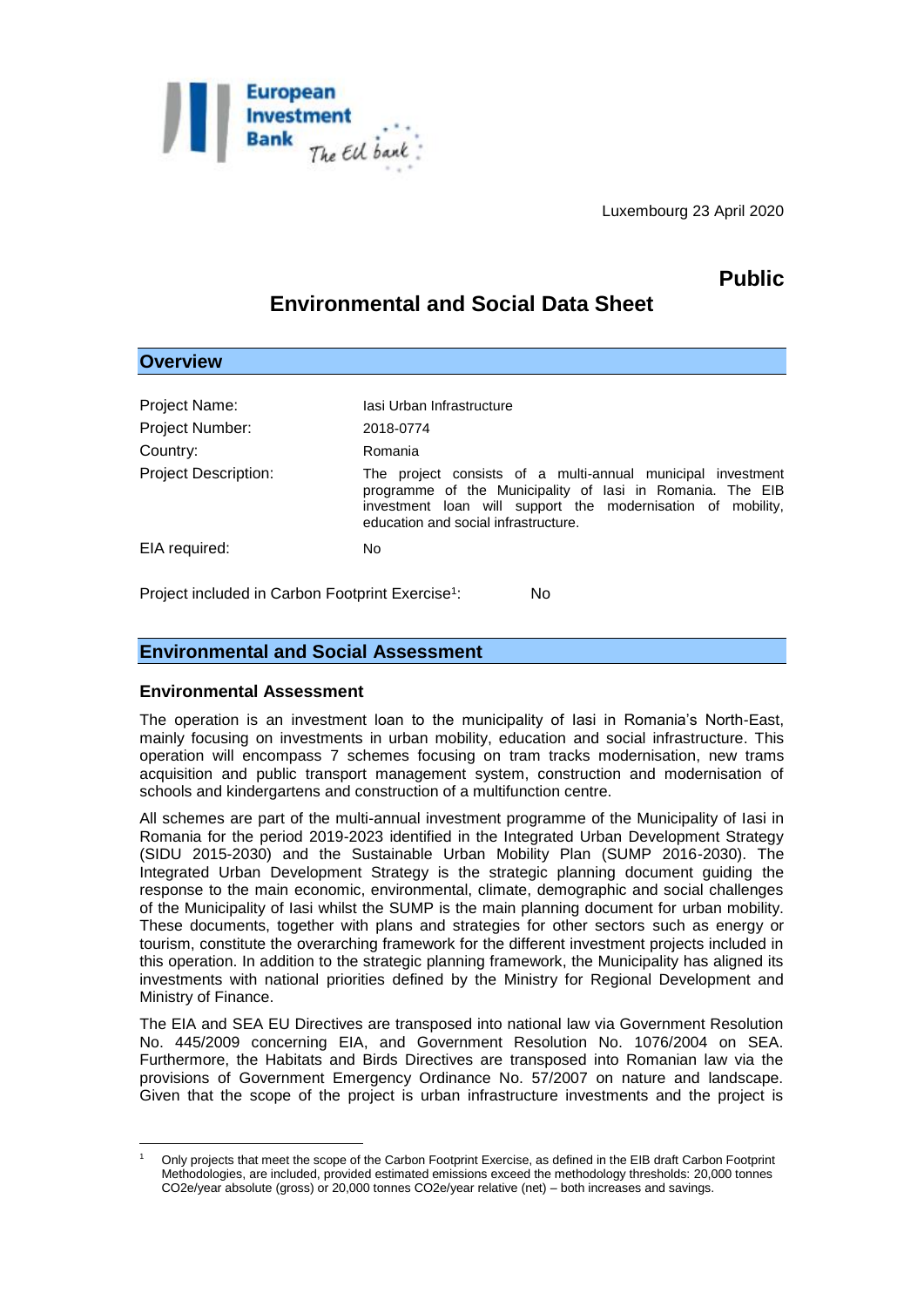located inside the built area of Iasi, the competent authority for EIA is the Local Office of the National Environmental Protection Agency (EPA).

Given the character of the selected investments none of the schemes is subject to EIA and none of the schemes will have an impact on Natura 2000 or other protected areas.

Regarding investments related to urban mobility, significant positive effects are expected in terms of increased accessibility; improved quality and comfort of urban public transport; more efficient management of traffic flows in the city; greater energy savings; and positive environmental effects resulting from lower CO2 emissions. Therefore, this investment loan has elements that support climate action through investments in public transport and mobility solutions targeting soft mobility modes (pedestrian and bicycle lanes).

For investments concerning public buildings there are a number of positive effects expected, including energy savings as a result of insulation of walls and roofs, new windows and other energy efficiency measures (although not quantified at this stage).

Environmental impacts at the construction stage will be short-lived and reversible, at a level which is deemed acceptable. At construction, the schemes will result in increased noise levels, vibrations from heavy traffic to and from the sites, and impacts on air quality. Special mitigation measures are being implemented in order to minimize these impacts. At operation stage the impacts will be connected to noise, pollution occasioned by road use and generated waste. Special mitigation measures will be introduced in order to reduce impacts to a level below regulatory thresholds.

#### **Social Assessment**

There is no self-standing social assessment for the project. However, it is deemed that the overall social impact of the investment loan will be positive based on the expected results of the programme including improved urban mobility (tramways, electrical buses), new social housing, rehabilitated public buildings, improvements to public educational facilities (schools, crèches), sports facilities and green open spaces.

Improvements to urban public mobility and connectivity will contribute to reducing congestion, noise and air pollution. Also, investments in urban development and renewal will improve the quality of public infrastructures and the overall public realm. Modern education, social/sport facilities, together with improved quality of surrounded public spaces are considered as means to achieve the municipality's strategic goals.

#### **Public Consultation and Stakeholder Engagement**

Public consultation with local government units, public institutions and professionals bodies, as well as public participation, was carried out as part of the SEA process during the preparation of Iasi's Integrated Urban Development Strategy (SIDU) 2015-2030.

## **Conclusions and Recommendations**

The Promoter will be required to act according to the provisions of the relevant EU Directives, including SEA (2001/42/EC), EIA (2011/92/EU) and subsequent amendments (e.g. 2014/52/EU), Habitats (92/43/EEC) and Birds (2009/147/EC) Directives as transposed into National Law. Due to the relatively small size of the individual schemes and the nature of the sectors concerned, none of the schemes are deemed to have significant negative environmental impacts. In addition, the Promoter has determined that all schemes are located outside protected areas including Natura 2000.

The projects is expected to have an overall positive impact on the quality of life of the population. The improvements of education services and infrastructure will have positive affect on education of children and on quality of life of young families. The construction of a multi-function facility in a degraded area will significantly contribute to social integration of the local population.